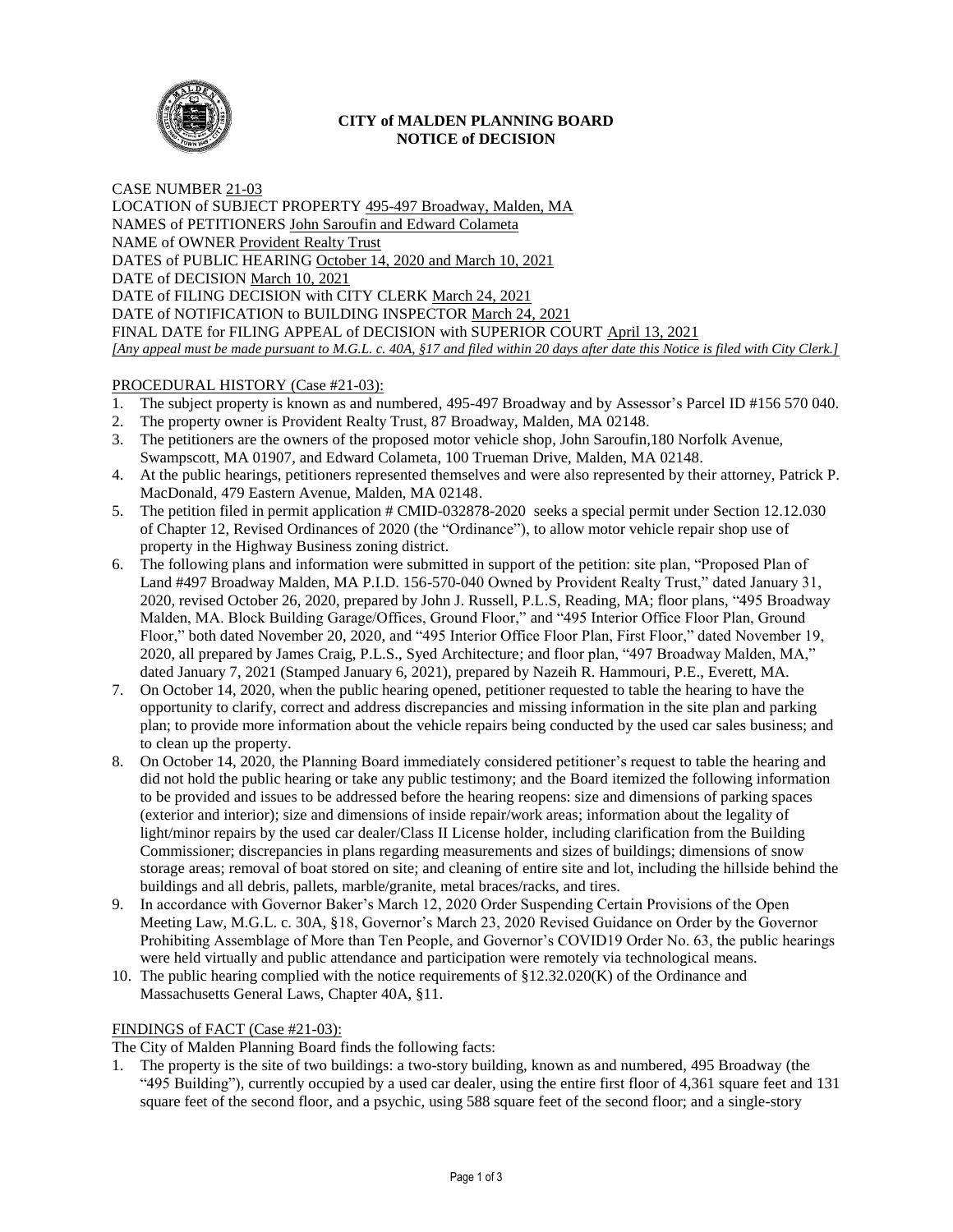building, known as and numbered, 497 Broadway (the "497 Building"), currently vacant, containing 3,360 square feet, and the subject of this petition.

- 2. Petitioner Saroufin is the operator and manager of the proposed motor vehicle repair shop at the 497 Building, and petitioner Colameta is the owner and operator of the existing vehicle sales business at the 495 Building.
- 3. The proposal is to use the 497 Building for a motor vehicle repair shop, which will include a spray booth, paint room, two car lifts, two offices and five interior parking spaces.
- 4. Under the proposal, the existing vehicle sales business and psychic business at the 495 Building will continue.
- 5. The property is located in the Highway Business zoning district.
- 6. The motor vehicle repair shop is allowed by special permit in this district, per §12.12.030 of the Ordinance.
- 7. The current uses of the 495 Building, retail sales with 5,000 square feet or more of gross floor area, and retail services, are allowed by right in this district, per §12.12.030 of the Ordinance.
- 8. Direct abutters to the south are multifamily dwellings and single-family dwellings; to the east, a multifamily dwelling; to the west, retail sales; and to the north, on the other side of Broadway, multifamily dwellings.
- 9. Surrounding land uses are residential and business.
- 10. The proposed motor vehicle repair shop use is not in conflict with surrounding land uses.
- 11. The property does not comply with required side yard setbacks, as allowed by a prior special permit, and rear yard setback, and the property is considered preexisting nonconforming, per §12.28.010(A) of the Ordinance.
- 12. The property is considered preexisting nonconforming because there are two principal buildings on one lot, per §12.28.010 of the Ordinance.
- 13. The proposal increases the existing yard setback violations, per §12.16.010 of the Ordinance.
- 14. The increase in violations of dimensional controls will not be more detrimental to the neighborhood.
- 15. The proposal requires a total of thirty-seven parking spaces, based on gross floor areas indicated on the floor plans, namely, two spaces for the existing retail services use of 588 square feet; eighteen spaces for the existing retail vehicle sales use of 4,492 square feet; and seventeen spaces for the proposed motor vehicle repair shop use of 3,360 square feet, per §§12.20.010 and 12.20.030 of the Ordinance.
- 16. As depicted on the site plan, a total of forty-four parking spaces will be provided: twenty-two spaces labeled "Car Sale," for the vehicle sales business, namely, sixteen spaces outside the 495 Building and six spaces inside the 495 Building; two spaces for the psychic, located outside the 495 Building; and twenty spaces for the motor vehicle repair shop, namely, fifteen spaces outside the 497 Building and five spaces inside the 497 Building.
- 17. Interior building areas that are used for vehicle repairs may not be counted as satisfying parking requirements, as stated in the email dated October 28, 2020 from Building Commissioner Nelson Miller.
- 18. The existing vehicle sales business is authorized by and subject to a Used Car Dealer's License-Class II issued by the City Council (License No. 15-21) for 27 cars, subject to the plan on file in the City Clerk's office, which is the plan, "Proposed Parking Plan of Land," prepared by Bryan G. Parmenter, P.L.S., PFS Land Surveying, Groveland, stamped as approved by the Malden Fire Department on January 27, 2014; however, this plan only depicts the 495 Building and the western half of the lot.
- 19. The parking layout on the site plan submitted with this special permit petition differs from the parking layout on the site plan approved with the Used Car Dealer's License-Class II.
- 20. According to petitioner, the vehicle sales business performs minor repairs related exclusively to the repair, maintenance, warranty work and preparation for sale of the vehicles; and the only warranty work done is limited and pursuant to required state warranties.
- 21. The repair of vehicles by the retail sales business is accessory to that use and the Class II license and limited to vehicles being sold, as stated in the email dated October 28, 2020 from Building Commissioner Nelson Miller.
- 22. According to petitioner, the proposed motor vehicle repair shop will operate independently of the vehicle sales business and also operate in conjunction with that business, to do repair work on vehicles that have been sold.
- 23. The required snow storage is depicted on the site plan.
- 24. The property has been cleaned and all trash and debris have been removed.
- 25. The large boat previously stored outside at the property has been removed.
- 26. The large metal items currently located in the western side yard of the 497 Building are components of an air purification and circulation system for the proposed motor vehicle repair shop, which might be installed on the roof of the 497 Building; and if not installed prior to occupancy, these items will be removed from the property.
- 27. The Ward 8 City Councilor, Ward 7 City Councilor, two abutters and one Ward 8 resident support the proposal.
- 28. One Ward 8 resident is in opposition to the proposal.
- 29. As modified by the conditions of the special permit, the proposal will not be more detrimental to the neighborhood.
- 30. As modified by the conditions of the special permit, the proposal is in the interest of the common good.